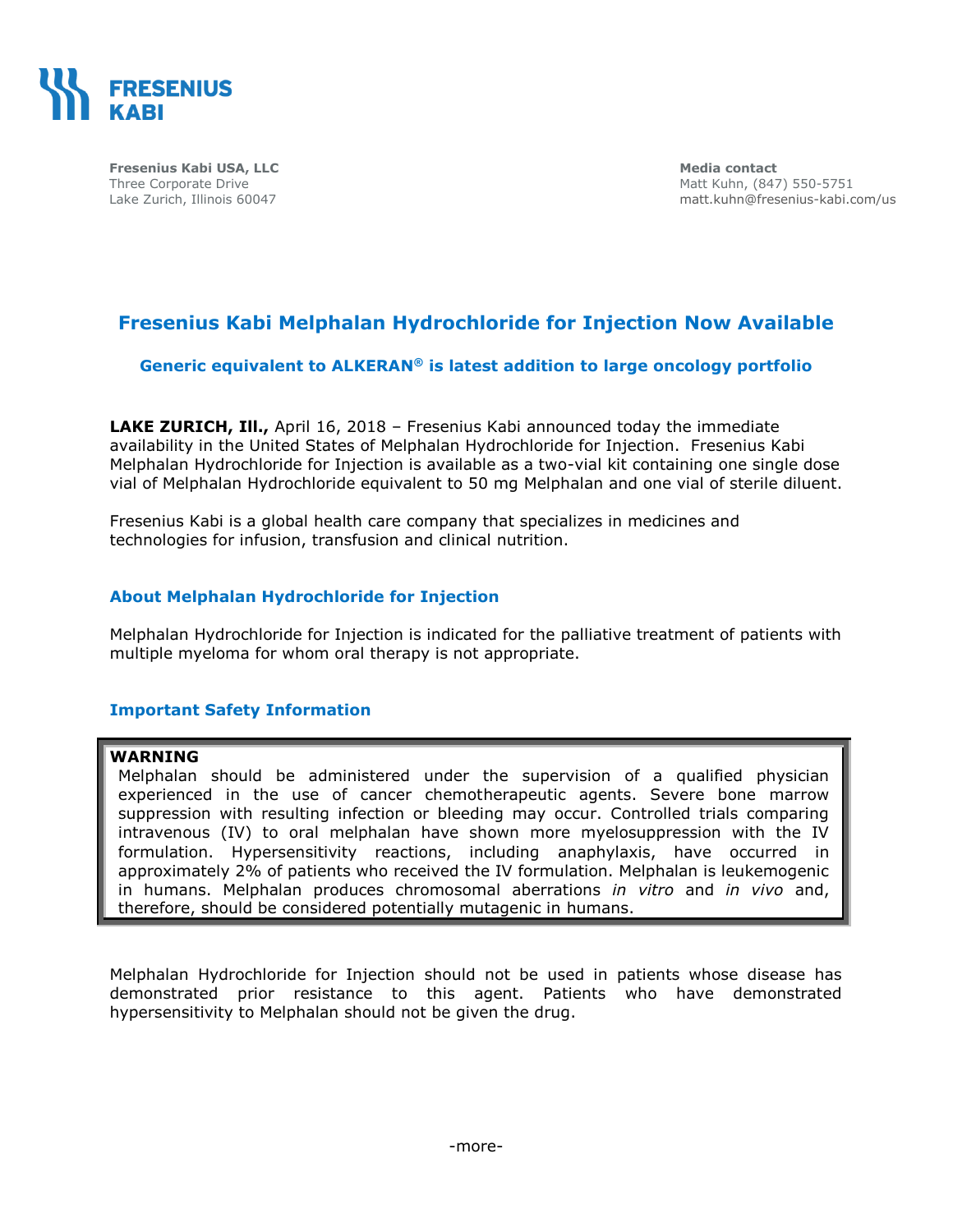## **Important Safety Information (Cont'd.)**

Melphalan Hydrochloride for Injection may cause local tissue damage should extravasation occur, and consequently it should not be administered by direct injection into a peripheral vein. It is recommended that Melphalan Hydrochloride be administered by injecting slowly into a fast-running IV infusion via an injection port, or via a central venous line.

In all instances where the use of Melphalan Hydrochloride for Injection is considered for chemotherapy, the physician must evaluate the need and usefulness of the drug against the risk of adverse events. Melphalan Hydrochloride for Injection should be used with extreme caution in patients whose bone marrow reserve may have been compromised by prior irradiation or chemotherapy or whose marrow function is recovering from previous cytotoxic therapy.

Administration of live vaccines to immuno-compromised patients should be avoided.

The following information on adverse reactions is based on data from both oral and IV administration of Melphalan Hydrochloride as a single agent, using several different dose schedules for treatment of a wide variety of malignancies.

The most common side effect is bone marrow suppression leading to leukopenia, thrombocytopenia, and anemia. White blood cell count and platelet count nadirs usually occur 2 to 3 weeks after treatment, with recovery in 4 to 5 weeks after treatment. Irreversible bone marrow failure has been reported. Gastrointestinal disturbances such as nausea and vomiting, diarrhea, and oral ulceration occur infrequently. Hepatic disorders ranging from abnormal liver function tests to clinical manifestations such as hepatitis and jaundice have been reported. Hepatic veno-occlusive disease has been reported.

Other reported adverse reactions include skin hypersensitivity, skin ulceration at injection site, skin necrosis rarely requiring skin grafting, maculopapular rashes, vasculitis, alopecia, hemolytic anemia, allergic reaction, pulmonary fibrosis (including fatal outcomes), and interstitial pneumonitis. Temporary significant elevation of the blood urea has been seen in the early stages of therapy in patients with renal damage. Subjective and transient sensation of warmth and/or tingling.

**To report SUSPECTED ADVERSE REACTIONS, contact Fresenius Kabi USA at 1-800- 551-7176 option 5 or FDA at 1-800-FDA-1088 or** [www.fda.gov/medwatch](../AppData/Local/Microsoft/Windows/Temporary%20Internet%20Files/Content.Outlook/N0GBP5FB/www.fda.gov/medwatch)**. This important safety information does not include all the information needed to use MELPHALAN HYDROCHLORIDE FOR INJECTION safely and effectively. Please click on** <https://tinyurl.com/yd4wms5r> **for the full prescribing information for MELPHALAN HYDROCHLORIDE FOR INJECTION, including BOXED WARNING, or visit**  [www.fresenius-kabi.com/us](../AppData/Local/Microsoft/Windows/Temporary%20Internet%20Files/Content.Outlook/N0GBP5FB/www.fresenius-kabi.com/us)**.**